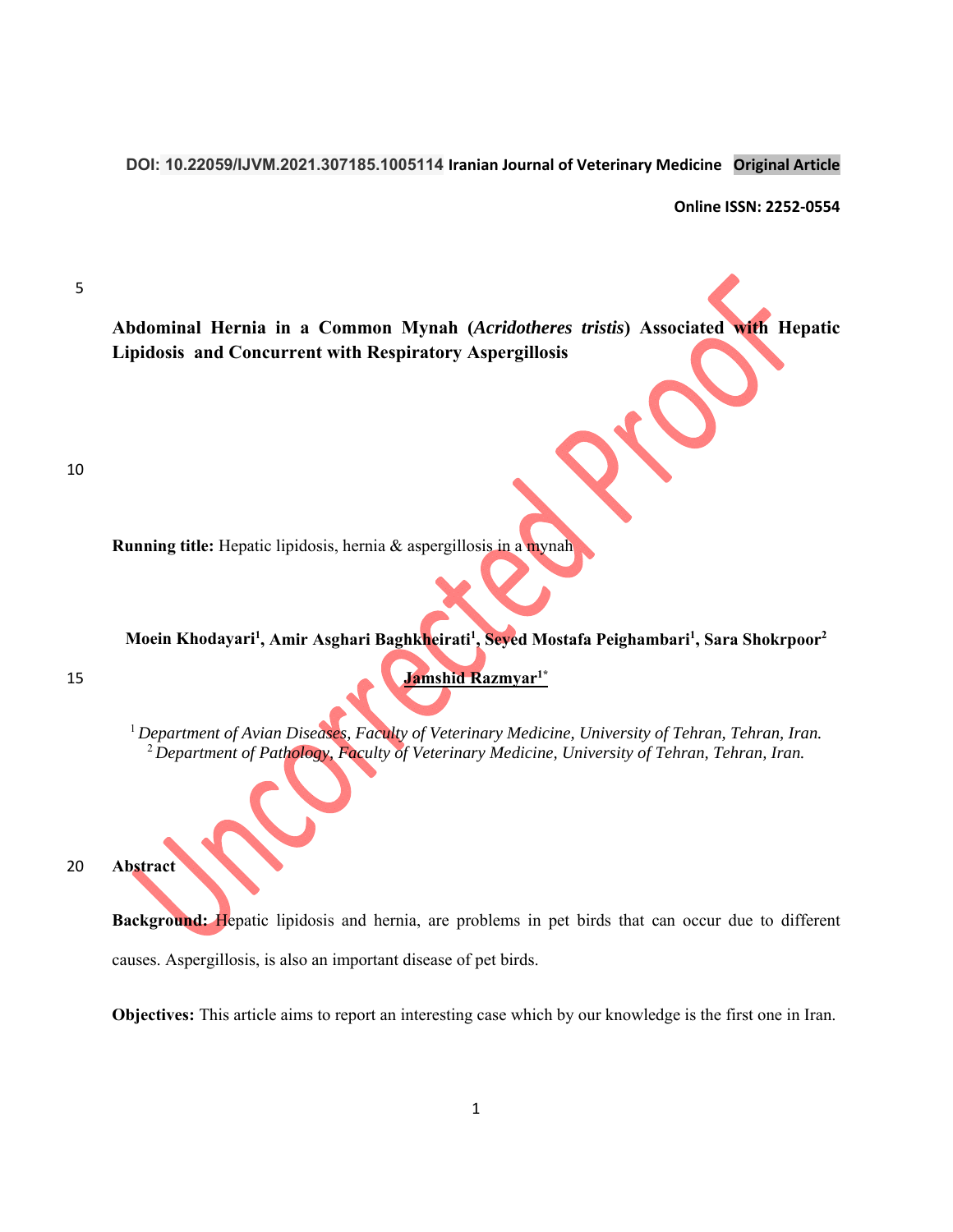**Methods:** A 7-year-old male common mynah was presented to the clinic of avian diseases, the University

- 25 of Tehran with a history of severe dyspnea, anorexia, feeding with a high energy diet, and travel to the northern parts of Iran in its history. Unfortunately, the bird died. Necropsy was done to diagnose the cause of death. Tissue samples from abdominal viscera, lungs, and air sacs were collected and fixed in 10% buffered formalin and stained with hematoxylin and eosin method. Bacterial cultures from the liver and bone marrow were performed on Blood and MacConkey agars.
- 30 **Results:** In carcass external examination, abdominal swelling, hernia, and yellow discoloration under the skin were obvious. At necropsy, the liver was enlarged with yellowish discoloration. There was also a high amount of fat around the abdominal viscera. Microscopically, fatty change, hepatocellular necrosis, and hemorrhages were seen in the liver. There were also vegetative forms of *Aspergillus* on the lung's parenchyma and air sacs. No bacterial growth was observed.
- 35 **Conclusions:** Pet birds are usually restricted to a cage by minimal contact with other birds, thus diseases related to management are common among these birds, so keeping in suitable conditions with an appropriate balanced diet is important for their health.

**KEYWORDS:** Abdominal hernia, Aspergillosis, Common mynah, Hepatic lipidosis, Necropsy

40

**Case history** 

A 7-year-old male common mynah was presented to the clinic of avian diseases, the University of Tehran with severe signs of dyspnea. The owner had not noticed the onset of dyspnea and his main 45 complaint was enlargement in the abdominal area. Based on the owner's information, the bird was fed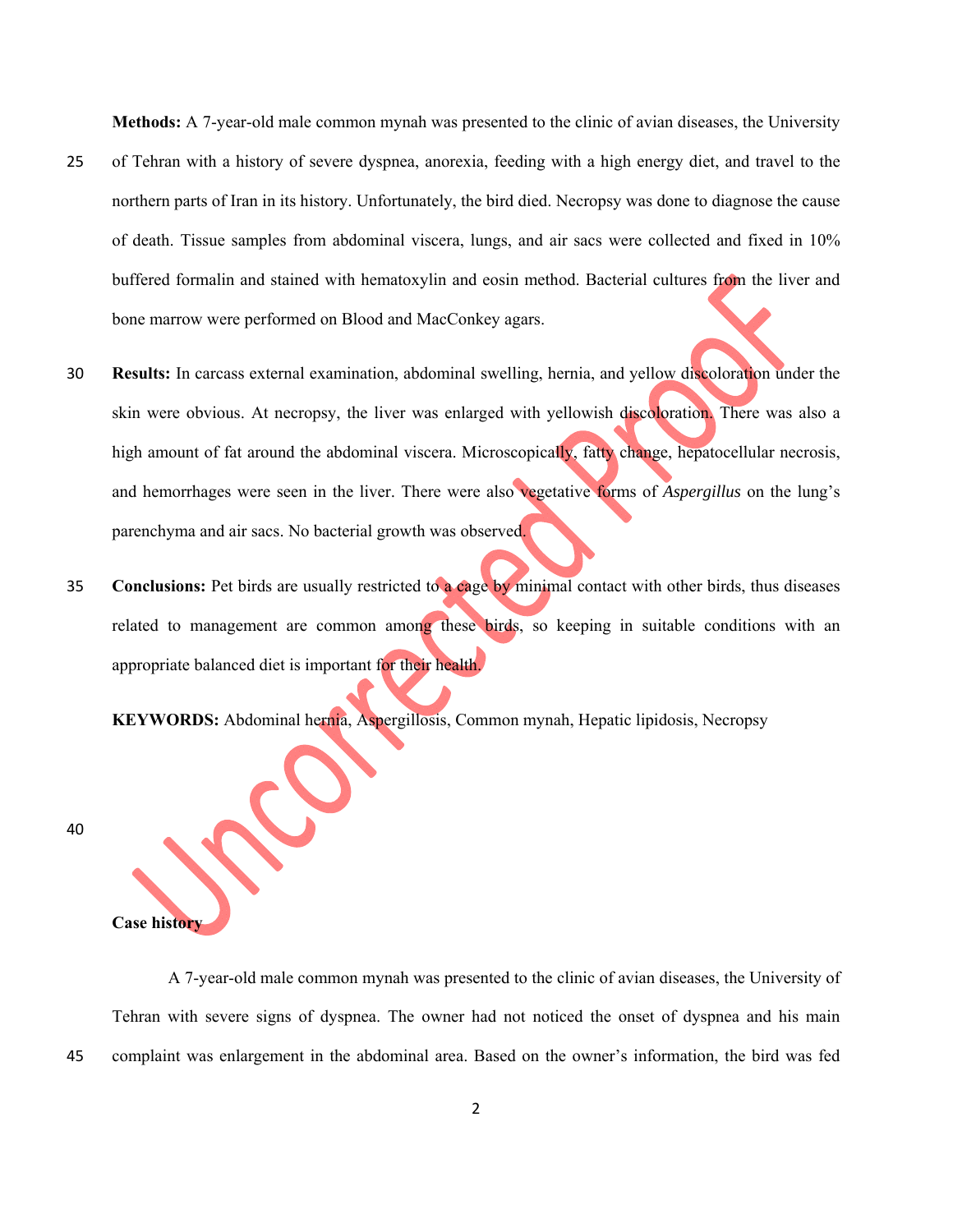with a diet of high energy (Broiler Finisher diet, Pars Animal and Poultry Feed Ltd, Iran). There was also a history of travel to the northern parts of Iran 6 days before the presentation. The bird was off-feed for 2 days and droppings were watery green. There was also no history of drug use by the owner.

## **Clinical presentation**

50 The bird was perch-off and had severe dyspnea with open mouth breathing and tail bobbing. The wings were dropped and there were obvious hernia and enlargement in the abdominal area (Figure 1.a). The yellow discoloration was present beneath the skin of the area which was an obstacle to the observation of abdominal viscera. Radiography and ultrasonography were proposed to the owner as an aid for diagnosis. Due to the emergency condition of the bird, we first decided to nebulize with 55 Aminophylline, but before any intervention, the bird died after seizure-like movement. After death, the bird was weighed and its weight was 126 grams.

The cage of the bird was also unsuitable. It was small and the feeder had a lot of feed. The cage floor was dirty and unsanitary and the perch was made of plastic.

## **Diagnostic Testing**

60 Necropsy was done to diagnose the cause of death. The liver was enlarged with round borders and yellow discoloration (Figure1.b). There were copious amounts of fat around the intestine, proventriculus, gizzard, some parts of the lungs and kidneys. (Figure1.c**)** 

Tissue samples of liver, duodenum, proventriculus, gizzard, lung, air sacs, and kidneys were taken for histopathology. The samples were fixed in 10% neutral buffered formalin and routinely 65 processed, dehydrated, and embedded in paraffin wax, sectioned at 5 μm in thickness, and stained with hematoxylin and eosin method.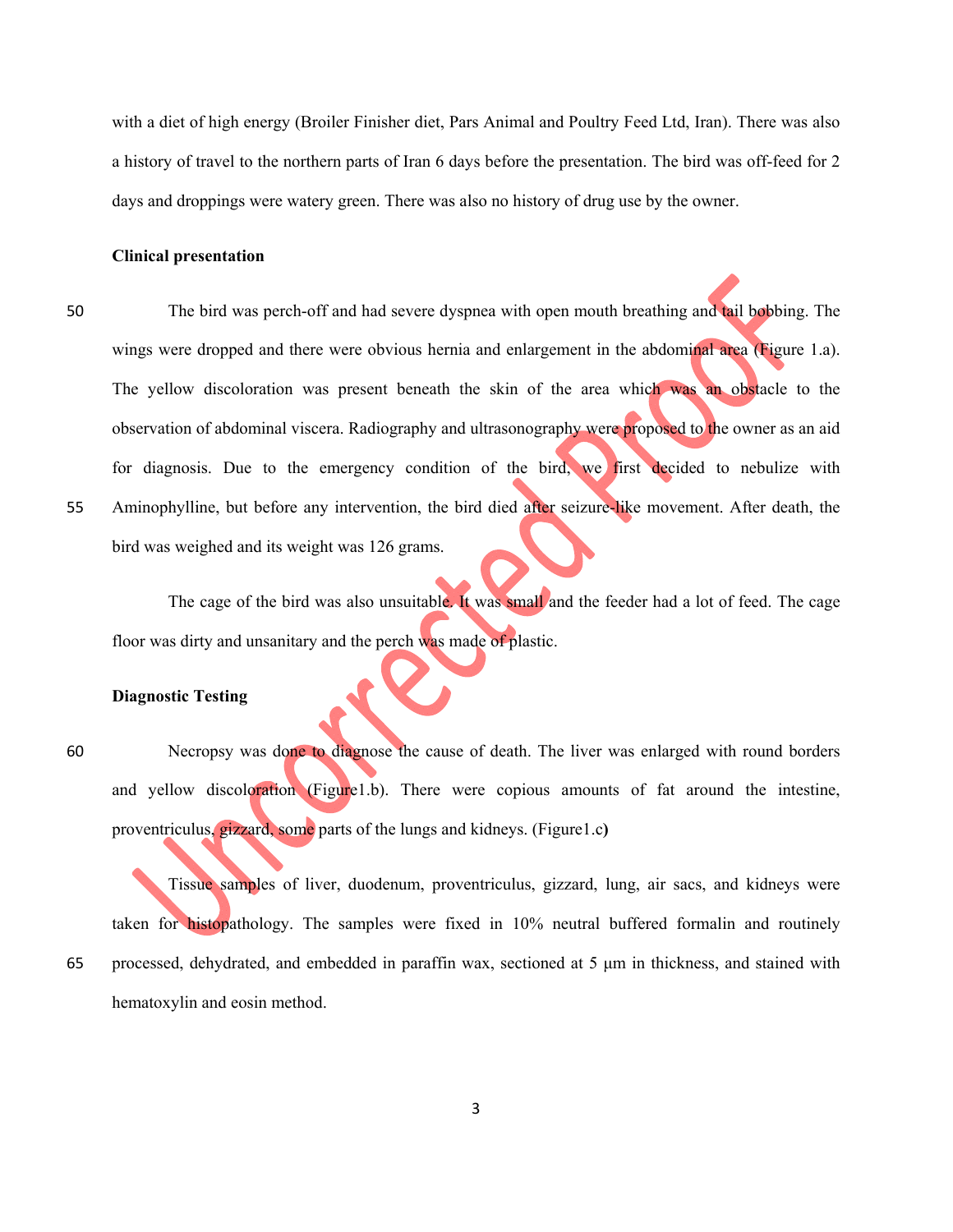Microscopically, fatty change, hepatocellular necrosis, and hemorrhages were seen in the liver. The fatty change was characterized by numerous, fine to large intracytoplasmic vacuoles distorting the hepatic cords. Fatty changes were also observed in the kidneys. A massive development of the vegetative 70 forms of the fungus, containing a large number of conidiophores, hyphae, and spores were observed in the lung's parenchyma and air sacs in H&E staining (Figure 2.a & b).

Cultures from the liver and bone marrow were also performed on Blood and MacConkey agar, but there was no bacterial growth.

#### **Assessment**

75 Hepatic lipidosis is a metabolic disorder occurring in a wide variety of avian species (Schmidt et al., 2015). It is not a specific disease entity but can occur due to disturbance in normal lipid metabolism (Hochleithner et al., 2006). In this condition, lipids accumulate in the liver. It is common in both adult and hand-fed neonates (Hochleithner et al., 2006). There are different etiologies for hepatic lipidosis in adult birds (Beaufrere and Taylor, 2013; Vali et al*.*, 2020; Hochleithner et al., 2006). High fat-low protein diet, 80 thyroid dysfunction, and restricted exercise are some of them (Beaufrere and Taylor, 2013). Increased lipogenesis which can be a sequel of estrogen activity, diabetes mellitus, stress, and estrogen-like activity of pesticides are other factors (Beaufrere and Taylor, 2013; Hochleithner et al., 2006). Nutritional deficiencies, as essential fatty acids, sulfur amino acids and vitamins like biotin, B1, B6, and B12 can also be a probable cause (Beaufrere and Taylor, 2013; Hochleithner et al., 2006). Acute release of fatty acids 85 from adipose tissues may have a role in this disorder (Beaufrere and Taylor, 2013; Vali et al*.*, 2020). Some references have named mycotoxins and drugs (which impair secretion of lipoprotein) as a probable cause (Hochleithner et al., 2006).

In chicks, the most common cause is overfeeding with high energy formula (Beaufrere and Taylor, 2013). It was claimed that in neonates, high levels of avidin in yolk sac remnants may reduce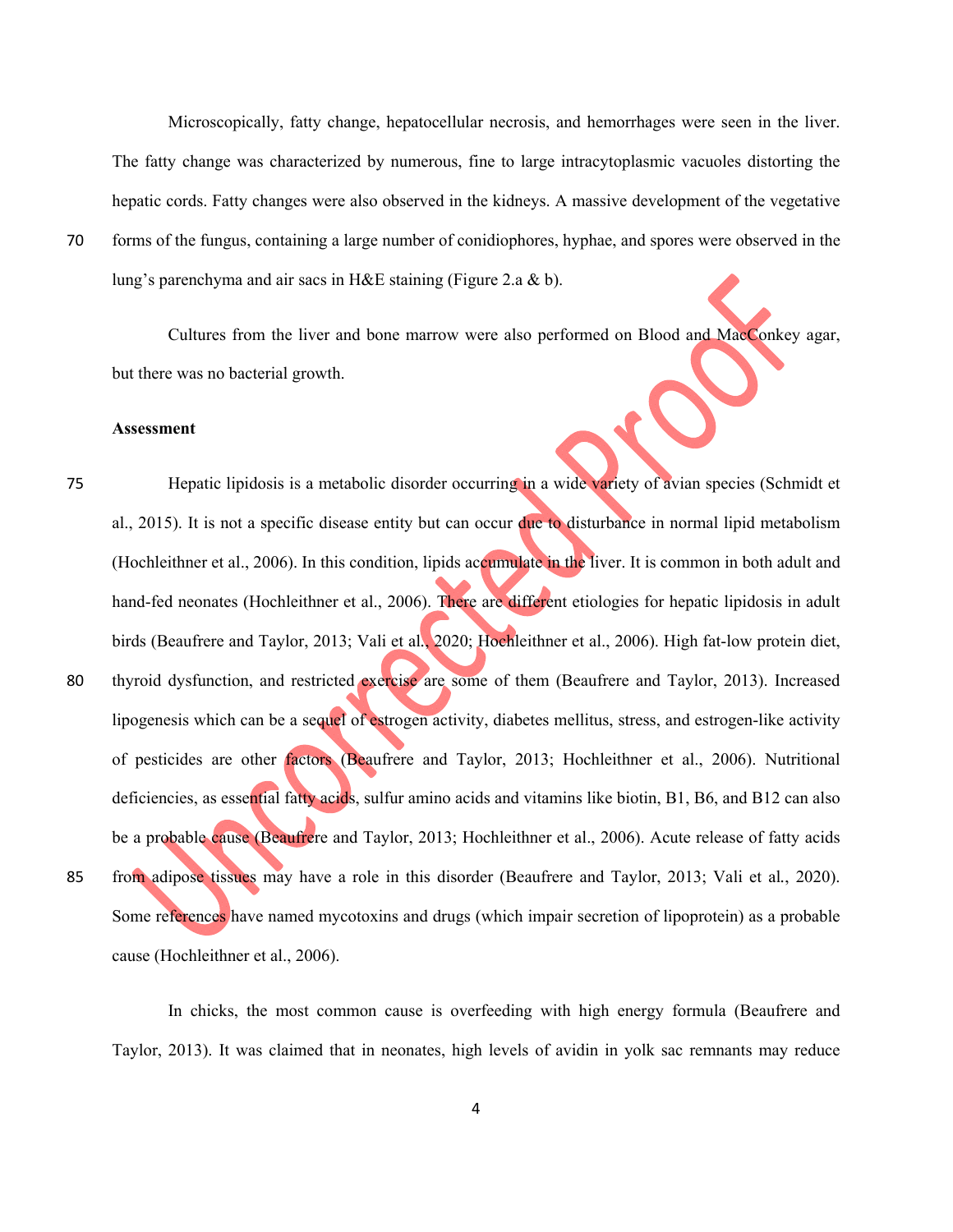90 available biotin, which can lead to reduced hepatic gluconeogenesis (Davies, 2000). Based on published information, some species of parrots (like Amazon parrots, galah cockatoos, budgerigar, and lorikeets) are more susceptible to hepatic lipidosis (Beaufrere and Taylor, 2013).

History and clinical signs, clinical pathology, diagnostic imaging, and hepatic biopsy are some of the methods for diagnosis in live birds. Post mortem gross lesions in the liver and sampling for 95 histopathology can lead to definitive diagnosis (Grunkemeyer, 2010).

In general, treatment includes cool oxygenation in cases of dyspnea, non-lactated fluid therapy to rehydrate the bird and detoxify the body, treatment of secondary infections, nutritional balance, using metabolic aids like silymarin and preparing conditions for body exercise (Hochleithner et al., 2006).

The etiology of abdominal hernias in birds is unknown, but in general, they can be congenital and 100 acquired (Bennett and Harrison, 1994; Anderson et al*.*, 2018). Some studies consider them as a separation in the aponeurosis of abdominal musculature (Bennett and Harrison, 1994; Macwhirter, 1994). Other studies have proposed that due to the absence of opening in muscular aponeurosis, they are not a true hernia (Anderson et al., 2018).

Some predisposing factors have been described to the hernia such as hyperestrogenism, lack of 105 exercise, malnutrition, trauma, and egg-laying behavior. (Bennett and Harrison, 1994; Macwhirter, 1994; Amer et al., 2018) Besides, some hernias were associated with hepatic lipidosis, reproductive tract problems (like egg yolk peritonitis), peritoneal cyst (Bennett and Harrison, 1994; Macwhirter, 1994), and intraabdominal lipoma (Razmyar et al., 2005). Anyway, if the hernia becomes larger, it can be a cause of skin ulcers and hemorrhage (Bennett and Harrison, 1994; Macwhirter, 1994; Amer et al., 2018).

110 Treatment may not be the same in different cases. In some cases, especially when trauma is present, surgical repair is recommended (Murphy et al., 2018). In some cases, like hepatic lipidosis,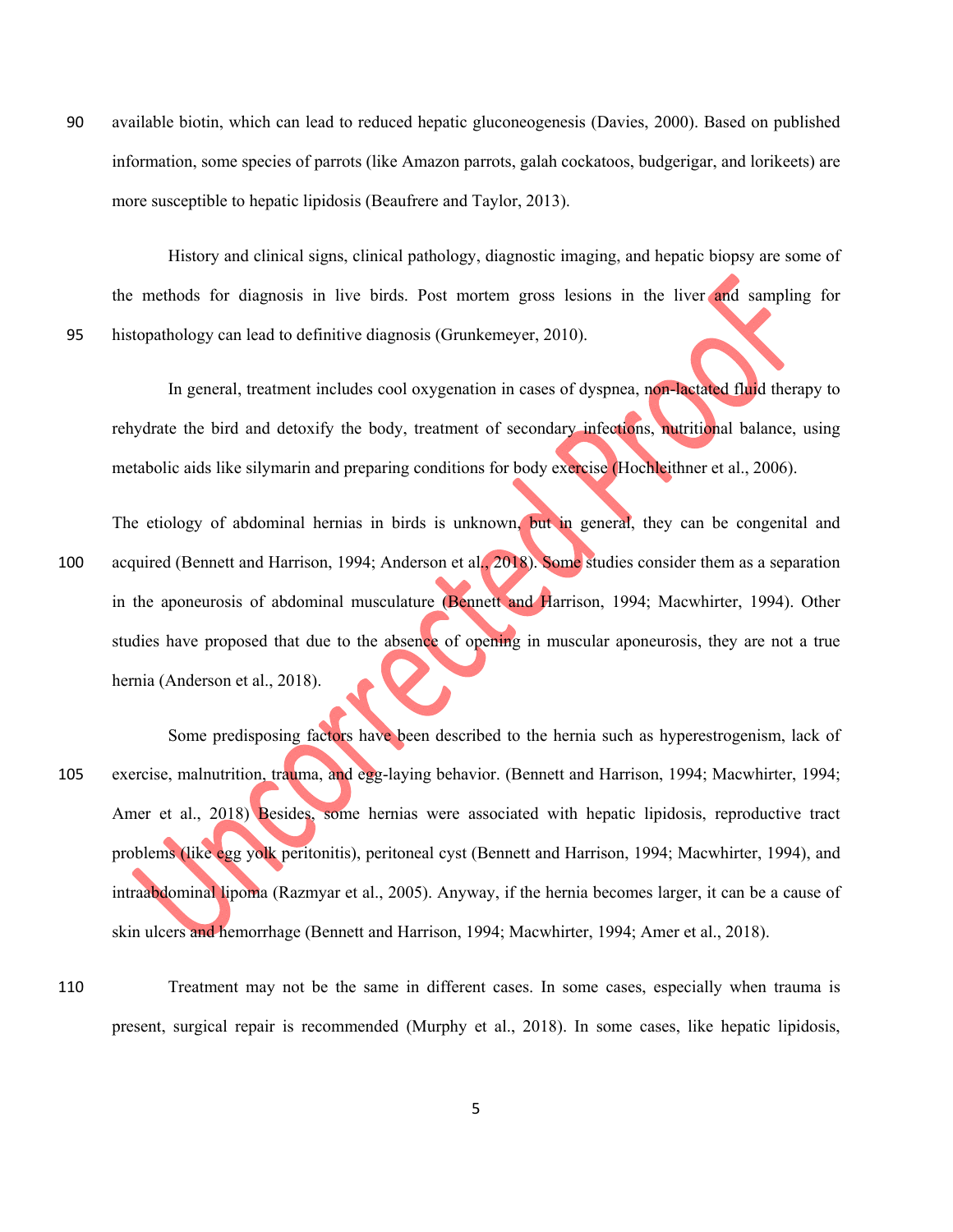treatment can reduce organ size which may lead to the elimination of hernia without surgery (Macwhirter, 1994; Barboza et al., 2018).

Aspergillosis is a fungal, noncontagious disease of both wild and caged birds (Nardoni et al., 2006;

115 Carrasco and Forbes, 2016; Melo et al., 2020; Leishangthem et al). Infection is usually by inhalation of conidia or spores of pathogenic species of Gnus *Aspergillus*, especially *A. fumigatus*. (Nardoni et al., 2006; Carrasco and Forbes, 2016). They are ubiquitous and all birds are susceptible to infection (Nardoni et al., 2006). The source of infection is usually contaminated feed, litter, and soil (Carrasco and Forbes, 2016). The disease is primarily restricted to the respiratory system but can be systemic and involve other

120 organs (Nardoni et al., 2006; Carrasco and Forbes, 2016).

There are some characteristics in avian species that predispose them to the disease. For example unique anatomy of the respiratory tract and higher body temperature accelerates fungal growth. Other factors include vitamin deficiency, especially vitamin A, chronic stress, overcrowding, unsanitary condition, malnutrition, treatment with corticosteroids, and respiratory irritants (Nardoni et al., 2006; 125 Leishangthem et al., 2015; Krautwaldjunghanns et al., 2015).

The disease can be acute or chronic. The acute form is more common in chicks and results from inhaling a high number of spores. It can develop in less than a week. Clinical signs of this form are not specific and can be confusing. Dyspnea, cyanosis, anorexia, polydipsia, and fetid diarrhea are some of the probable clinical signs (Leishangthem et al., 2015; Fischer and Lierz, 2015).

130 The chronic form is more common in older birds and takes weeks or months to develop. Clinical signs may vary depending on the site of infection. Different references have reported different clinical signs in the respiratory system, skin, eyes, GI tract, nervous system, bones, joints, and abdominal viscera (Leishangthem et al., 2015; Fischer and Lierz, 2015).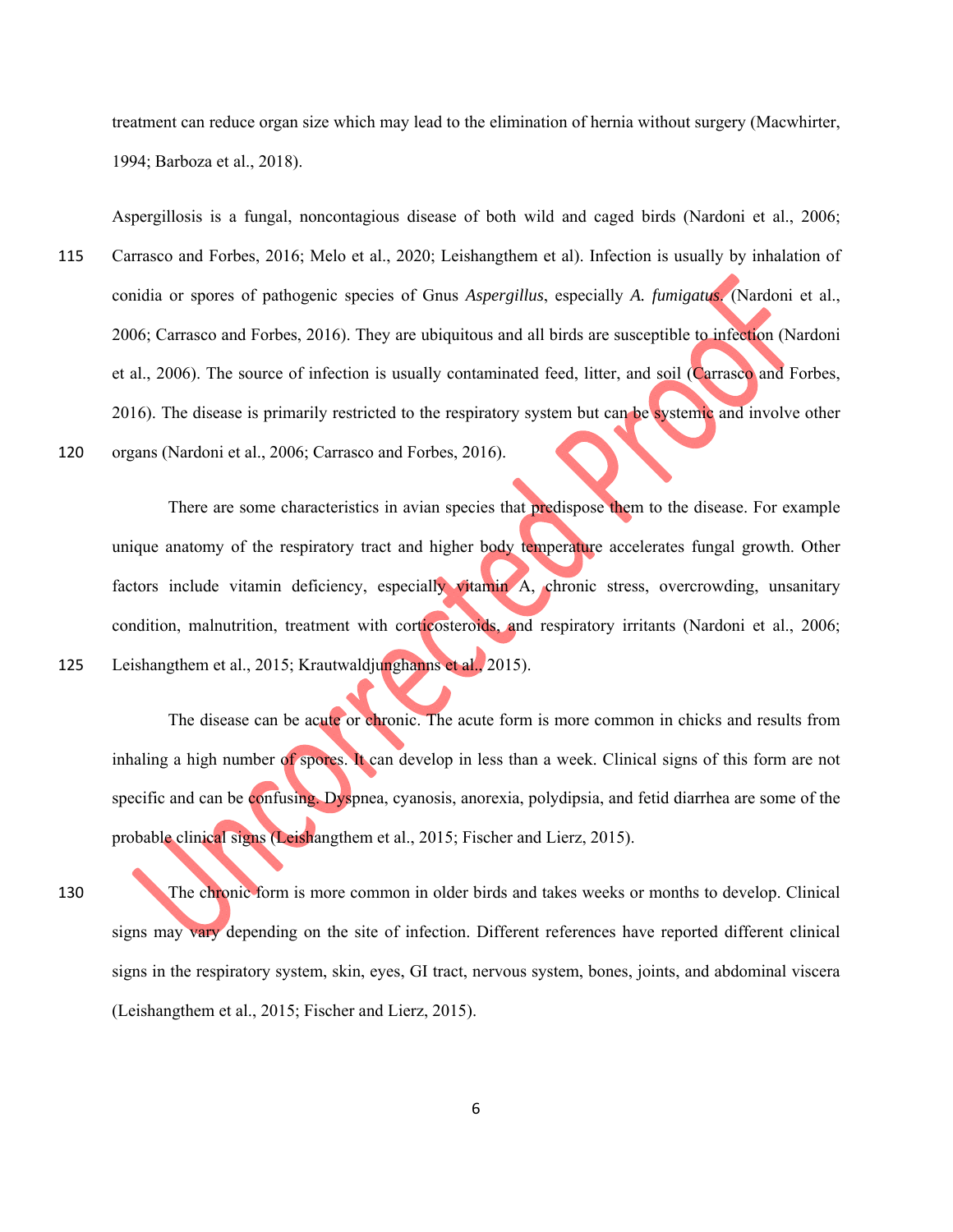Diagnosis of the disease in the live birds is very difficult, especially in acute cases (Leishangthem

- 135 et al., 2015). Some diagnostic tests like biochemistry, hematology, endoscopy, and imaging can be helpful (Fischer and Lierz, 2015; Savelieff et al., 2018). Definitive diagnosis is based on histopathology from post mortem samples or biopsy (Elad and Segal, 2018; Leishangthem et al., 2015). Fungal culture from suspected organs can also be helpful (Savelieff et al., 2018). Other diagnostic tools like ELISA and agar gel immunodiffusion are not common and never should be used alone (Fischer and Lierz, 2015).
- 140 Treatment by antifungal drugs is complex and depends on the site and extent of infection (Leishangthem et al., 2015).

In Iran, keeping birds as a pet (mainly from psittacines and passerines) is increasing in recent years. All domestic birds have not the same nutritional and management requirements. Unfortunately, most of the owners are not familiar with these needs. Thus, malnutrition and mismanagement are usual 145 findings in the most cases presented to avian clinics.

In this case, according to the history and clinical signs, it seems that hepatic lipidosis is a result of feeding with a high energy broiler diet and less activity due to the small size of the cage. Feeding mynah with broiler pellet is very usual in Iran because it is similar to mynah's pelleted feed. There is another report of hepatic lipidosis associated with high energy feed in Iran (Madani et al., 2012).

150 As described earlier, hepatic lipidosis can make birds prone to hernias. There is a report in a red lory that supports their association (Langlois and Jones, 2001). In this case, the most probable cause of hernia is hepatic lipidosis. This condition causes enlargement of the liver which puts the respiratory tract under pressure. This pressure can lead to lower respiratory capacity.

Damp climate, which is common in northern parts of Iran in summer, encourages fungal growth. 155 The acute form of aspergillosis in birds is a result of inhaling a high amount of spores (Leishangthem et al., 2015). Because the bird had traveled to the north part of Iran, it is possible that had exposure to high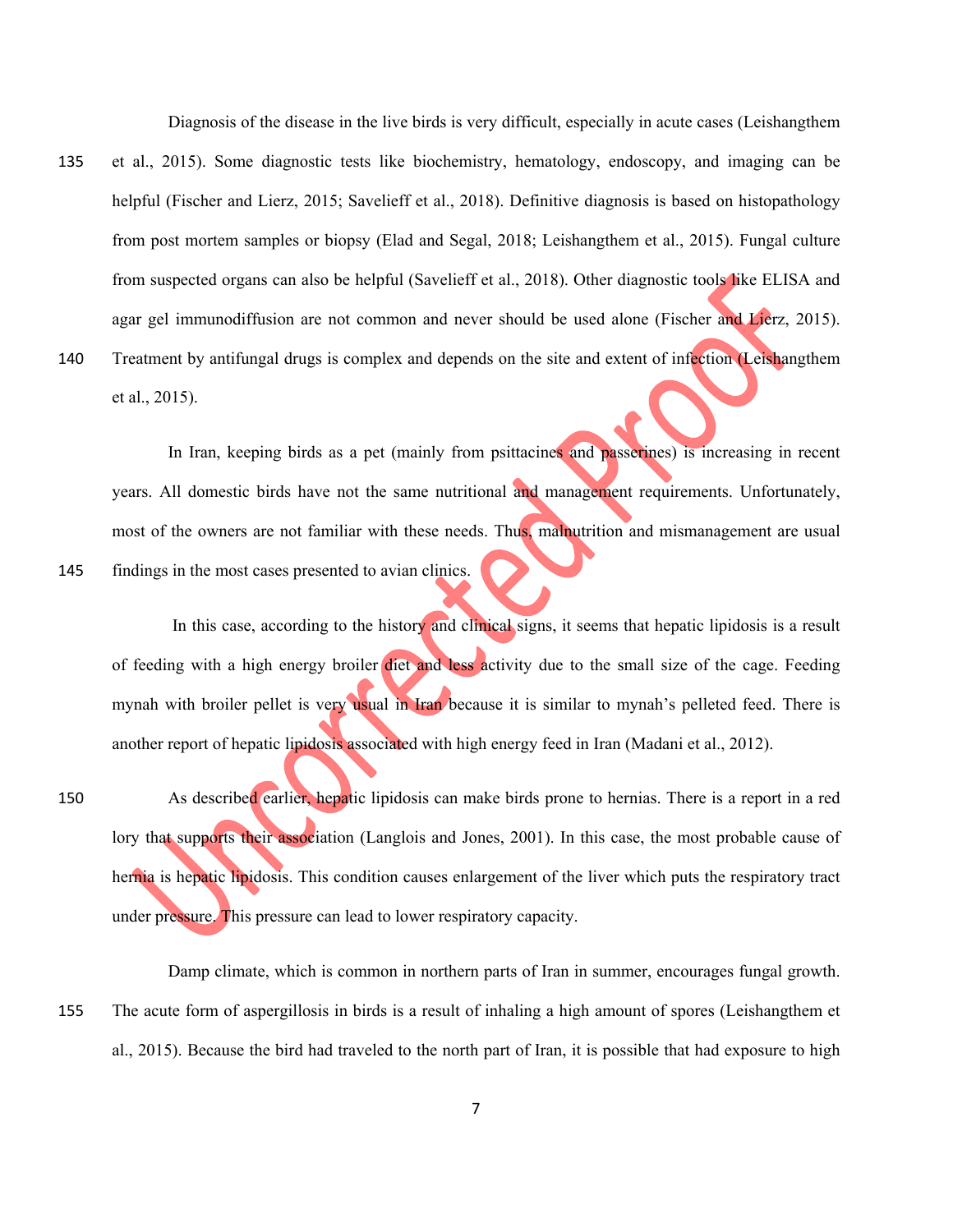numbers of fungal spores which may lead to acute aspergillosis. This disease has exacerbated the effect of hepatic enlargement on the respiratory tract. This can elucidate the cause of death and premortem clinical signs.

160 There is no published report of simultaneous hepatic lipidosis, hernia, and aspergillosis in any domestic bird in Iran. Because avian medicine is a relatively new field in Iran and the world, so reporting these kind of cases could be helpful for developing this field (Pollock et al., 2016). It can also help avian veterinarians and owners to promote their knowledege in captive animals management and potential diseases of domestic birds which are rare in the wild bird populations.

165

### **References**

1. Amer, M. S., Hassan, E. A., Torad, F. A. (2018). Radiographic and ultrasonographic characteristics of ventral abdominal hernia in pigeons (*Columba livia*). J Vet Med Sci., 80(2), 292–296. https://doi.org/10.1292/jvms.17-0517. PMID: 29237997

170 2. Anderson, K., Brandão, J., Mans, C. (2018). Lateral body wall herniation involving the oviduct in two psittacine birds. J Avian Med Surg., 32(4), 328-335. https://doi.org/10.1647/2017-320. PMID: 31112647

3. Barboza, T. K., Beaufrère, H., Chalmers, H. (2018). True coelomic hernia and herniorrhaphy in a yellow-crowned amazon parrot (*Amazona ochrocephala*). J Avian Med Surg., 32(3), 221-225. https://doi.org/10.1647/2017-321. PMID: **30204013**

175 4. Beaufrere, H., Taylor, W. M. (2013). Hepatic lipidosis. In: Clinical Veterinary Advisor: Birds and Exotic Pets. Mayer, J., Donnelly, T. (eds.). Elsevier Saunders. St. Louis, USA. P. 194-196.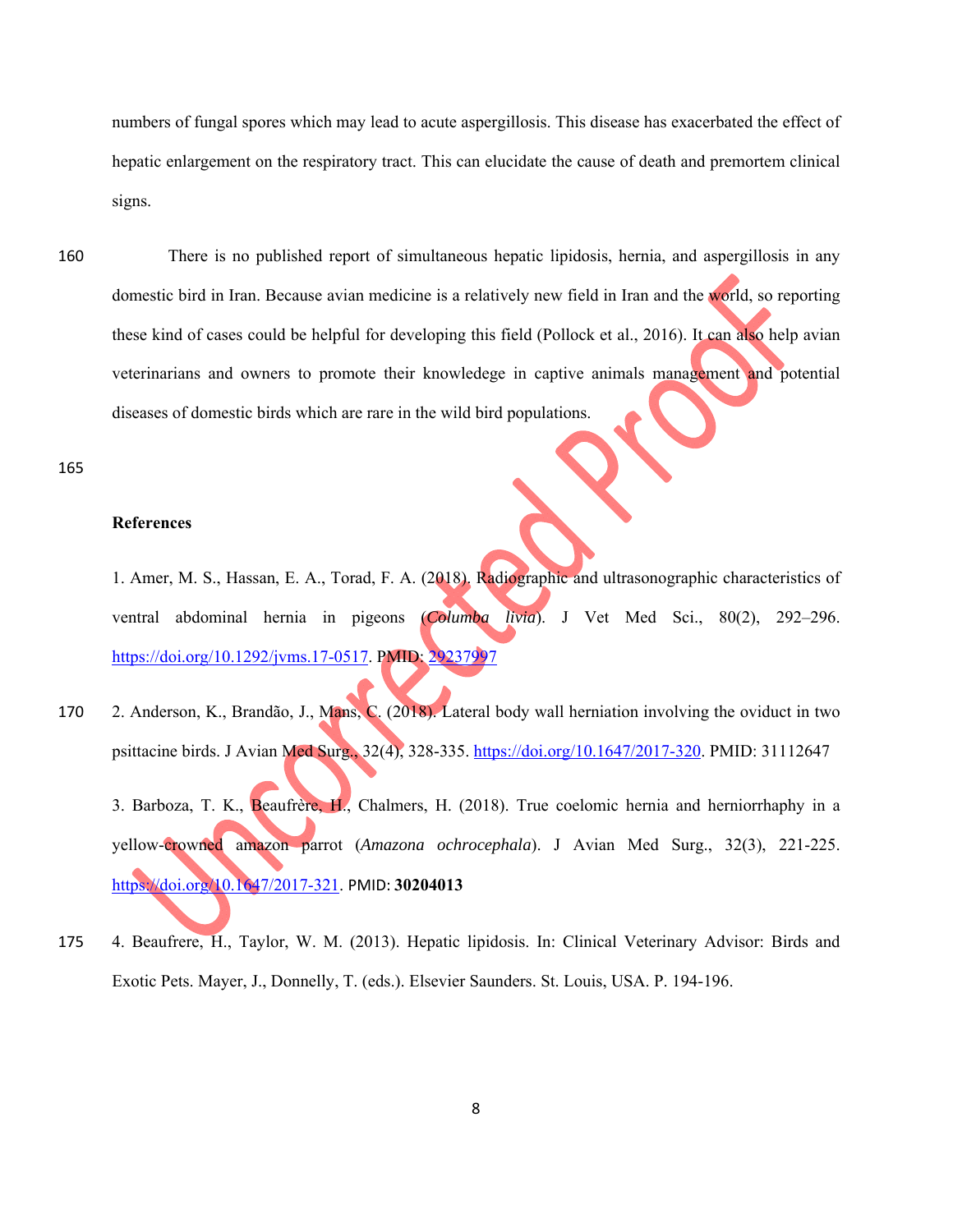5. Bennett, R. A., Harrison, G. J. (1994). Soft tissue surgery. In: Avian Medicine: Principles and Application. Ritchie, B. W., Harrison, G. J., Harrison, L. R. (eds.). Wingers Publishing. Florida, USA. p. 1097–1136.

180 6. Carrasco, D. C., Forbes, N. A. (2016). Aspergillosis: update on causes, diagnosis and treatment. Companion Anim., 21(1), 50-57. https://doi.org/10.12968*/*coan*.*2016.21.1.50*.* 

7. Davies, R. R. (2000). Avian liver diseases: Etiology and pathogenesis. J Exot Pet Med., 9(3), 115-125. https://doi.org/10.1053/ax.2000.7138.

8. Elad, D., Segal, E. (2018). Diagnostic aspects of veterinary and human aspergillosis. Front Microbiol.,

185 9, 1303. https://doi.org/10.3389/fmicb.2018.01303. PMID: 29977229.

9. Fischer, D., Lierz, M. (2015). Diagnostic procedures and available techniques for the diagnosis of aspergillosis in birds. J Exot Pet Med., 24(3), 283-295. https://doi.org/10.1053/j.jepm.2015.06.016.

10. Grunkemeyer, V. L. (2010). Advanced diagnostic approaches and current management of avian hepatic disorders. Vet Clin North Am Exot Anim Pract., 13(3), 413-427. 190 https://doi.org/10.1016/j.cvex.2010.05.005. PMID: **20682427.** 

11. Hochleithner, M., Hochleithner, C., Harrison, L. D. (2006). Evaluating and treating the liver. In: Clinical Avian Medicine. Harrison, G. J., Lightfoot, T. L. (eds.). Volume I. Spix Publishing. Palm Beach, USA. p. 441-449.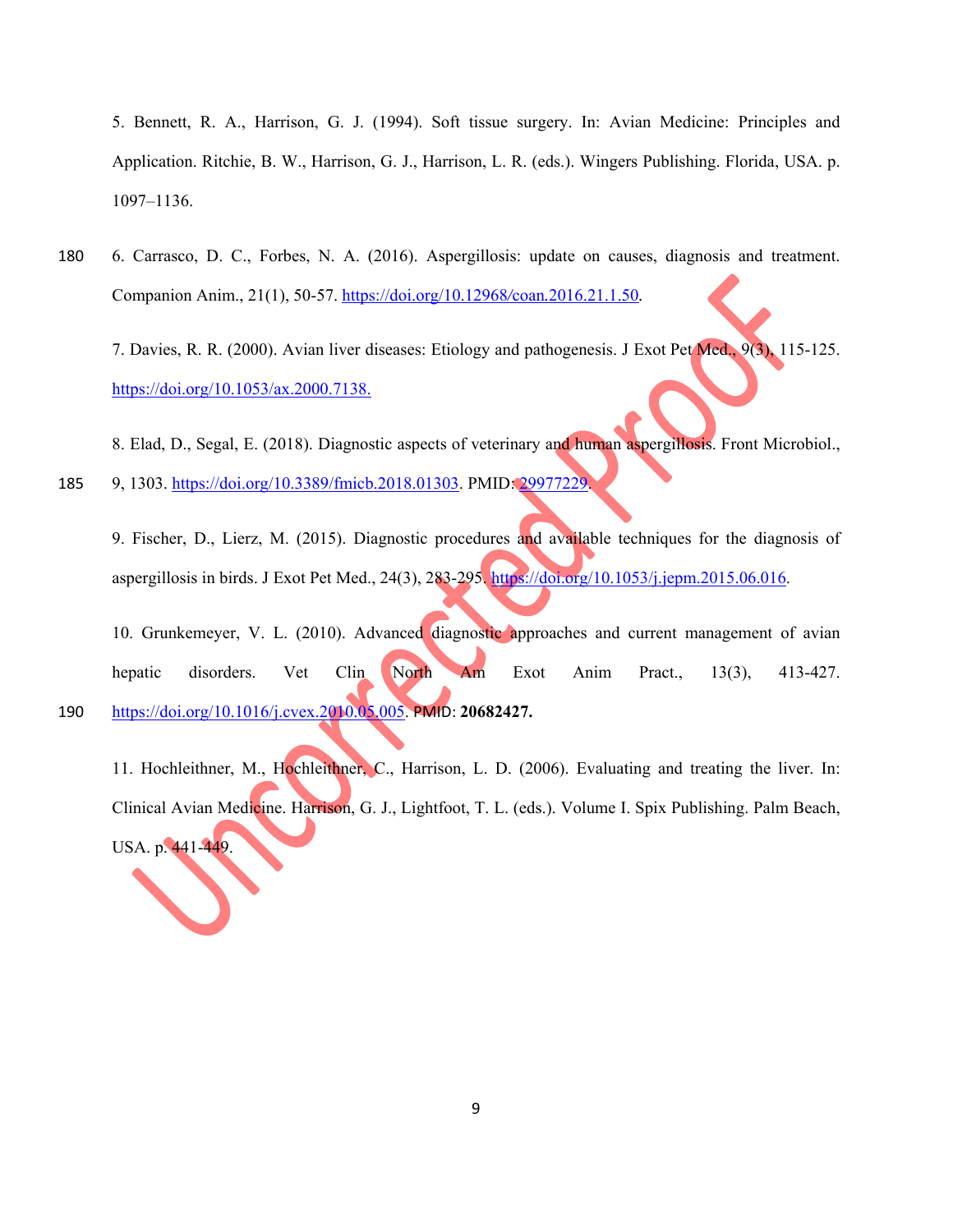12. Krautwaldjunghanns, M. E., Vorbrüggen, S., Böhme, J. (2015). Aspergillosis in birds: an overview of 195 treatment options and regimens. J Exot Pet Med., 24(3), 296-307. https://doi.org/10.1053/j.jepm.2015.06.012.

13. Langlois, I., Jones, M. P. (2001). Ventral abdominal hernia associated with hepatic lipidosis in a red lory (*Eos bornea*). J Avian Med Surg., 15(3), 216-222. https://doi.org/10.1647/1082- 6742(2001)015[0216:VAHAWH]2.0.CO;2.

200 14. Leishangthem, G. D., Singh, N. D., Brar, R. S., Banga, H. S. (2015). Aspergillosis in avian species: A review. J Poult Sci Technol., 3(1), 01-14.

15. Macwhirter, P. (1994). A review of 60 cases of abdominal hernias in birds. Proc Annu Conf Assoc Avian Vet., 27–37.

16. Madani, S. A., Hatamkhani, A., Soroori, S. (2012). Hepatic lipidosis in a common mynah 205 (*Acridotheres tristis*) associated with pododermatitis and consumption of broiler pelleted feed. Iran J Vet Med., 6(4), 279-283. 10.22059/IJVM.2012.30226.

17. Melo, A. M., da Silva-Filho, R. P., Poester, V. R., von Groll, A., Fernandes, C. G., Stevens, D. A., Sabino, R., Xavier, M. O. (2020). Aspergillosis in free-ranging aquatic birds. Med Mycol Case Rep., https://doi.org/10.1016/j.mmcr.2020.04.005. PMID: 32405453

210 18. Murphy, B., Fitzgerald, B., Olsen, G., Speer, B. (2018). Diagnosis and Surgical Repair of an Acute Abdominal Wall Hernia and Partial Cloacal Strangulation in a Yellow-Naped Amazon Parrot (*Amazona auropalliata*). J Avian Med Surg., 32(4), 336-341. https://doi.org/10.1647/2017-330. PMID: **31112648.**

19. Nardoni, S., Ceccherelli, R., Rossi, G., Mancianti, F. (2006). Aspergillosis in Larus cachinnans micaellis: survey of eight cases. Mycopathologia., 161(5), 317-321. 10.1007/s11046-006-0012-2. PMID: 215 **16649081.**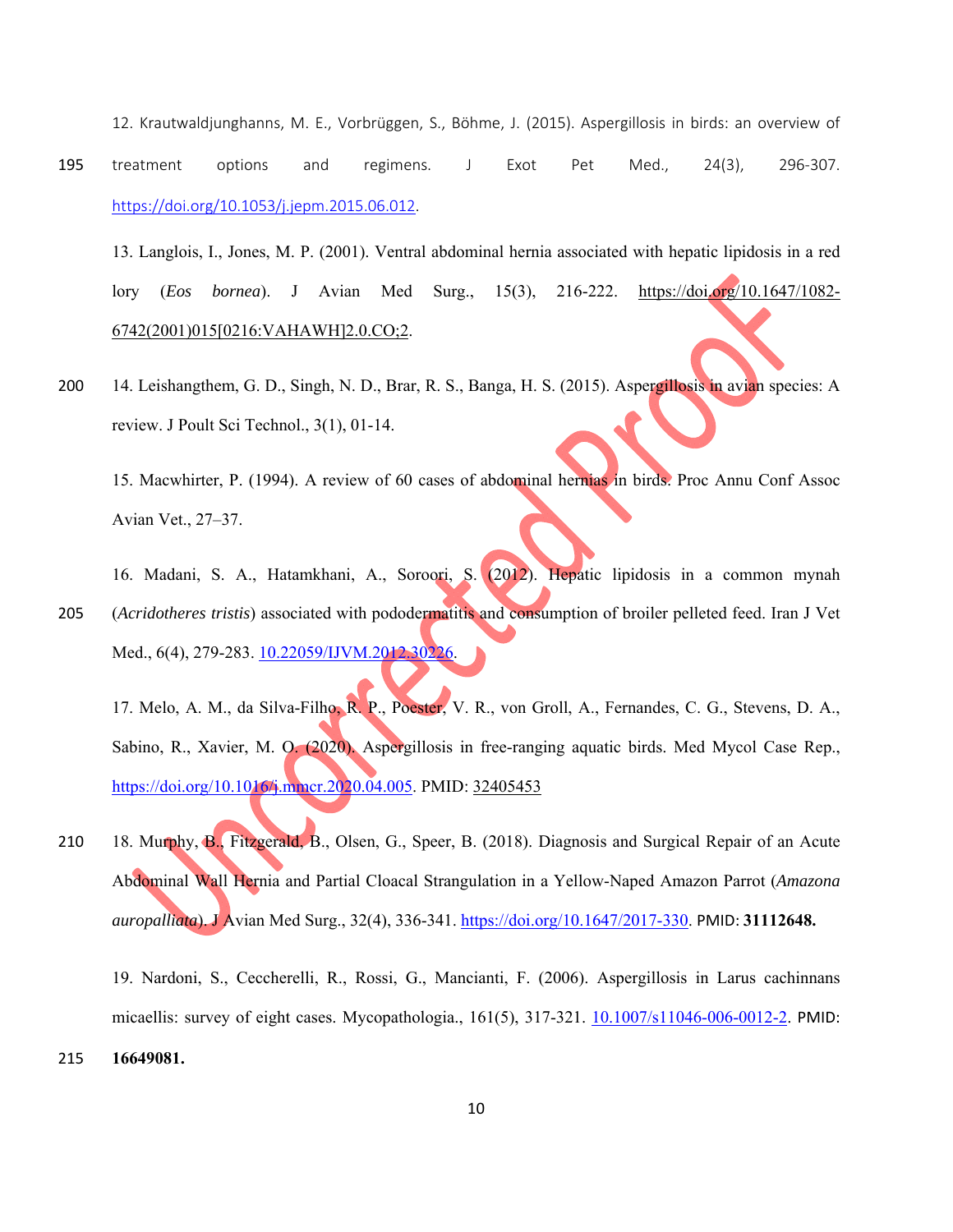20. Pollock, C., Klaphake, E., Wellehan Jr, J.F.X. (2016). Avian medicine: an overview. In: Current Therapy in Avian Medicine and Surgery. Speer, B. L. (ed). (1st ed). Elsevier Saunders. California, USA. p.1-8.

21. Razmyar, J., Vajhi, A., Peighambari, S., Dezfoulian, O. (2005). Case Report: Lipoma in a budgerigar

220 (*Melopisittacus undulatus*). **J Fac Vet Med Univ Tehran**., 297-298.

22. Savelieff, M. G., Pappalardo, L., Azmanis, P. (2018). The current status of avian aspergillosis diagnoses: Veterinary practice to novel research avenues. Vet Clin Pathol., 47(3), 342-362. https://doi.org/10.1111/vcp.12644. PMID: **30117564**

23. Schmidt, R. E., Reavill, D. R., Phalen, D. N. (2015). Liver. In: Pathology of Pet and Aviary Birds.

225 (2nd Ed). Wiley – Blackwell. Hoboken, New Jersey, USA. p. 95-125.

24. Vali, Y., Molazem, M., Soroori, S., Madani, S. A., Hassanzadeh, M. (2020). Clinical Application of Three-Dimensional Quantitative Ultrasonography in Presumptive Diagnosis of Hepatic Lipidosis in Common Mynahs (*Acridotheres tristis*). Res Sq. https://doi.org/10.21203/rs.3.rs-20199/v1.

230

**فتق شكمي در يك ميناي معمولي مرتبط با ليپيدوز كبدي و همزماني با آسپرژيلوز تنفسي**

معین خدایاری <sup>1</sup>، امیراصغری باغخیراتی <sup>1</sup>، سید مصطفی پیغمبری <sup>1</sup>، سارا شکر پور <sup>2</sup>، جمشید رزم یار **1\***

1) گروه بيماريهاي طيور، دانشكده دامپزشكي، دانشگاه تهران، تهران، ايران.

<sup>2</sup>) گروه پاتولوژي، دانشكده دامپزشكي، دانشگاه تهران، تهران، ايران. 235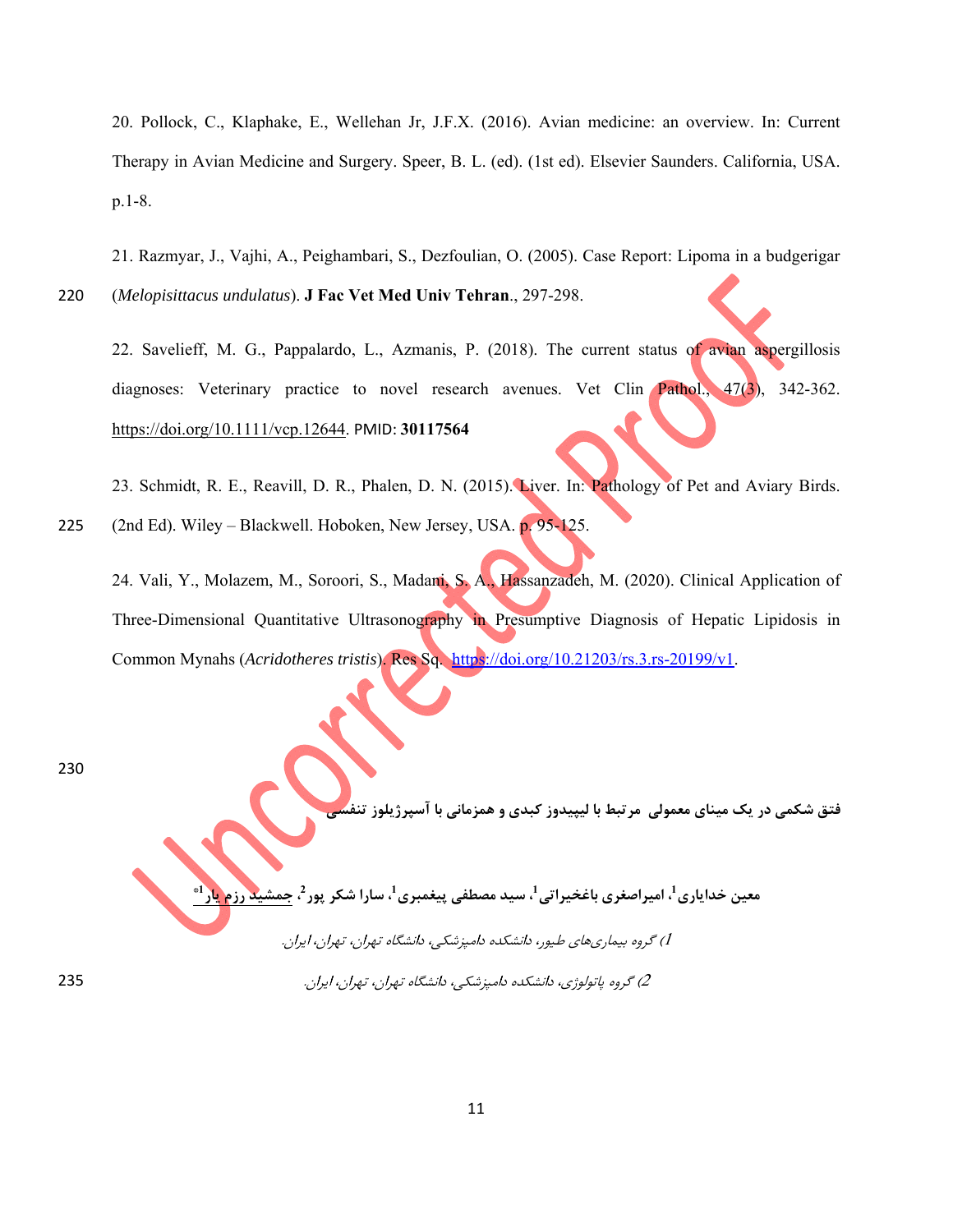**چكيده** 

**زمينه مطالعه:** ليپيدوز كبدي و فتق مشكلاتي در پرندگان خانگي هستند كه ميتوانند به دلايل مختلفي ايجاد شوند. همچنين، آسپرژيلوز يك بيماري مهم در پرندگان خانگي است. 240

**هدف:** هدف اين مقاله گزارش يك كيس جالب است كه با توجه به اطلاعات ما اولين مورد در ايران است.

**روش كار:** يك ميناي معمولي 7 ساله نر با تاريخچهاي از سختي تنفس شديد، بياشتهايي، تغذيه با جيره پرانرژي و سفر به مناطق شمالي ايران در تاريخچهي خود، به كلينيك بيماريهاي پرندگان، دانشگاه تهران ارجاع شد. متاسفانه، پرنده تلف شد. كالبدگشايي به منظور تشخيص علت مرگ انجام گرفت. نمونههاي بافتي از احشاي محوطه بطني، ريهها و كيسههاي هوايي جمع آوري شده و در بافر فرمالين 10% فيكس شده و به روش <mark>هم</mark>اتوكس**يلين و ائوزي**ن رنگآميزي شدند. كشتهاي باكتريايي از كبد و مغز استخوان در Blood agar و MacConkey 245 agar انجام گرفتند.

**نتايج:** در معاينه بيروني لاشه، تورم ناحيه شكم، فتق و تغيير رنگ زرد در زير پوست مشهود بود. در كالبدگشايي، كبد متورم و همراه با تغيير رنگ مايل به زرد بود. همچنين مقادير زيادي چربي در اطراف احشاي شكمي وجود داشت. با استفاده از ميكروسكوپ، در كبد، تغيير چربي، نكروز سلولهای كبدی و خونريزی مشاهده شدند. همچنين اشكال رويشي آسپرژيلوس در پارانشيم ريه و كيسههای هوايي وجود داشتند. هيچ رشد باكتريايي مشاهده نشد. 250

**نتيجهگيري نهايي:** معمولاً پرندگان خانگي در قفس محصور بوده و تماس كمي با ساير پرندهها دارند، بنابراين بيماريهاي مرتبط با مديريت در بين اين پرندهها رايج است، بنابراين نگهداري در شرايط مناسب به همراه جيره متعادل و مناسب براي سلامت آنها مهم است.

**واژههاي كليدي:** فتق شكمي، آسپرژيلوز، ميناي معمولي، ليپيدوز كبدي، كالبدگشايي

255

**Figure Captions** 

Figure 1: carcass external examination & necropsy findings

- **a.** Abdominal enlargement and hernia
- 260 **b.** Enlarged yellowish liver with rounded borders
	- **c.** Copious amount of fat around abdominal viscera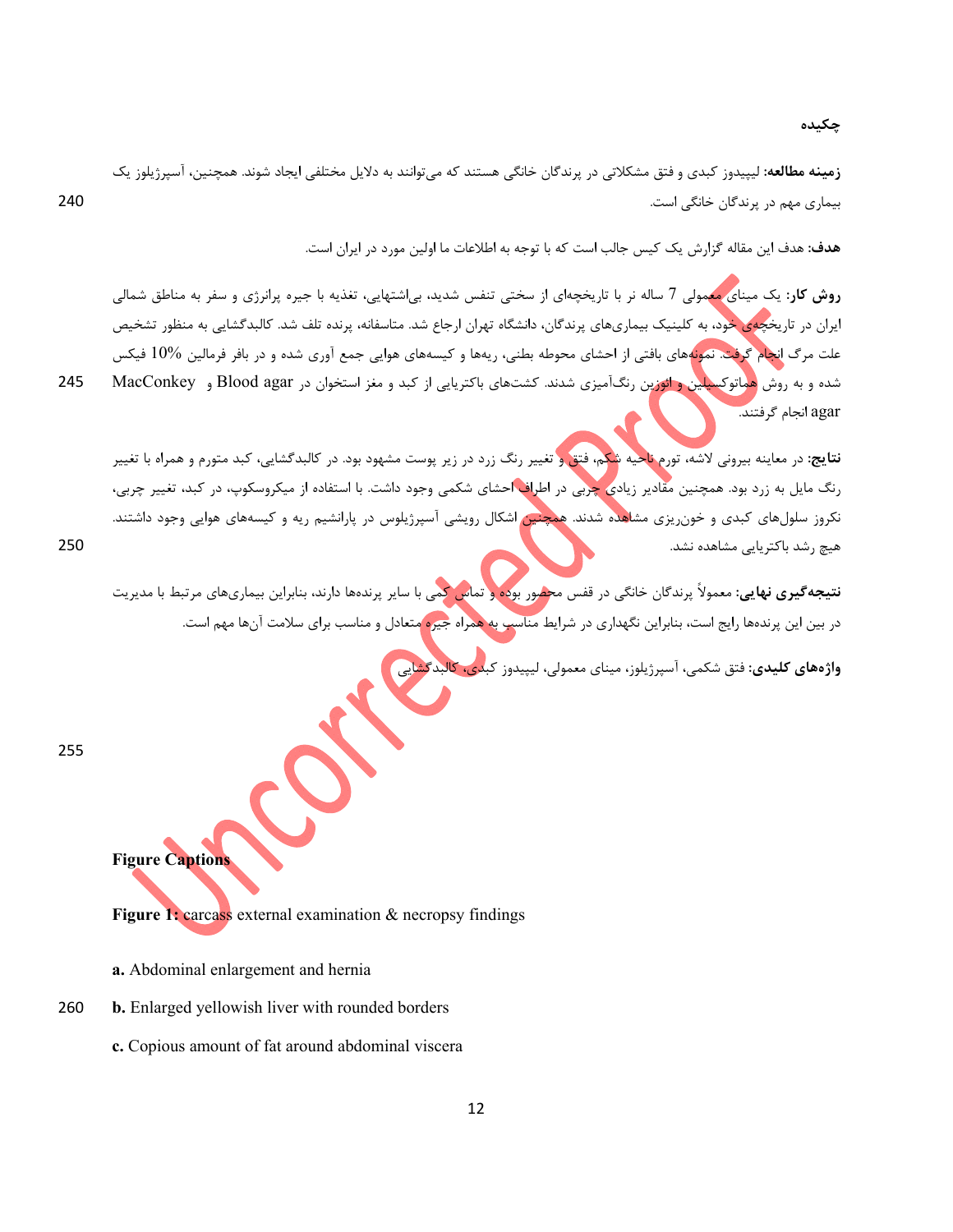

265

# **Figure 2:**

- **a.** Fungal conidiophores in air sac section stained with H & E method (x 40)
- **b.** Fungal hyphae in air sac section stained with H& E method (x 40)

275